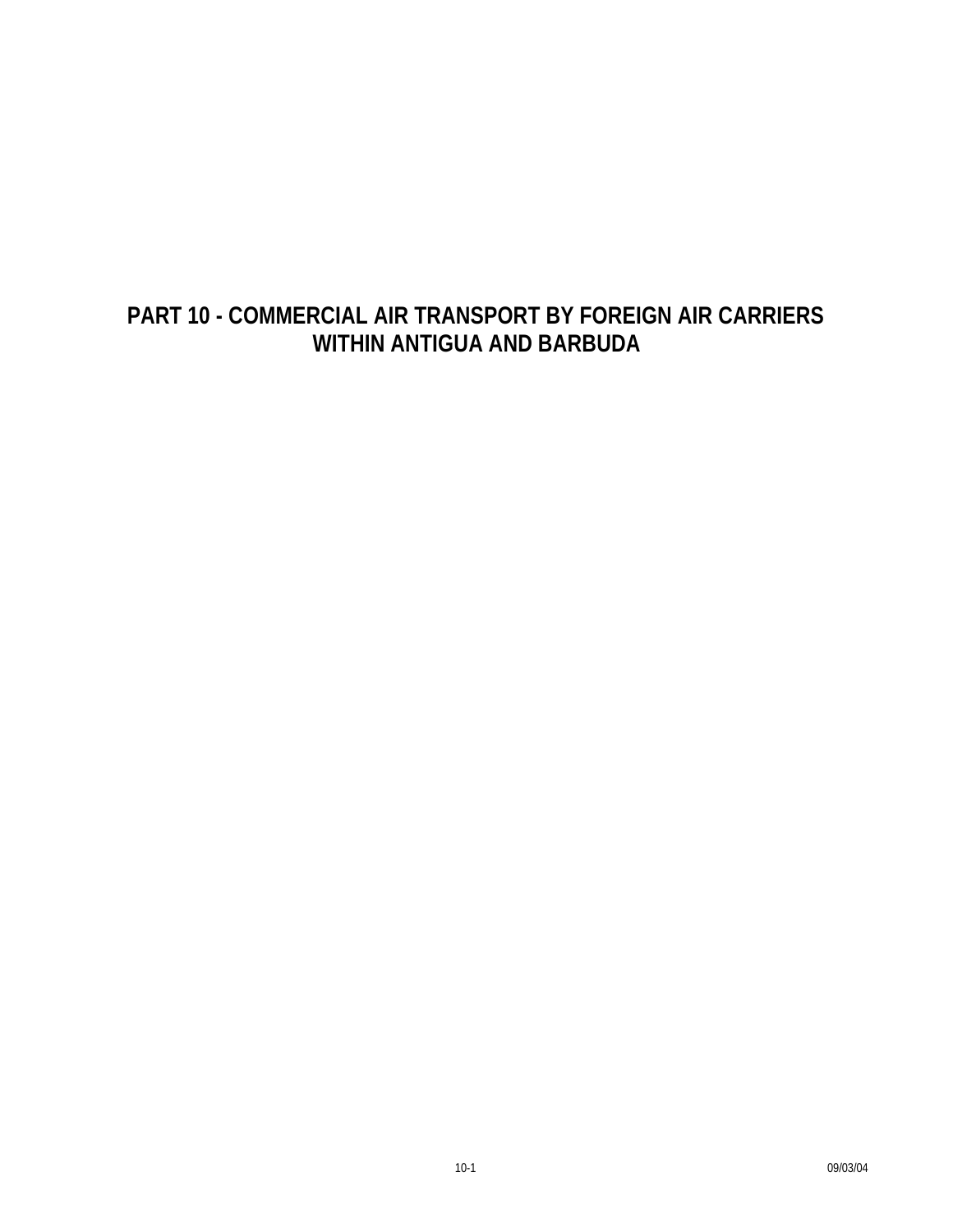## **CONTENTS**

| 10.1     |  |  |
|----------|--|--|
| 10.1.1.1 |  |  |
| 10.1.1.2 |  |  |
| 10.1.1.3 |  |  |
| 10.1.1.4 |  |  |
| 10.1.1.5 |  |  |
|          |  |  |
| 10.1.2.1 |  |  |
| 10.1.2.2 |  |  |
| 10.1.2.3 |  |  |
| 10.1.2.4 |  |  |
| 10.1.2.5 |  |  |
|          |  |  |
| 10.1.3.1 |  |  |
| 10.1.3.2 |  |  |
|          |  |  |
| 10.1.4.1 |  |  |
| 10.2     |  |  |
| 10.2.1.1 |  |  |
| 10.2.1.2 |  |  |
| 10.3     |  |  |
| 10.3.1.1 |  |  |
| 10.3.1.2 |  |  |
| 10.3.1.3 |  |  |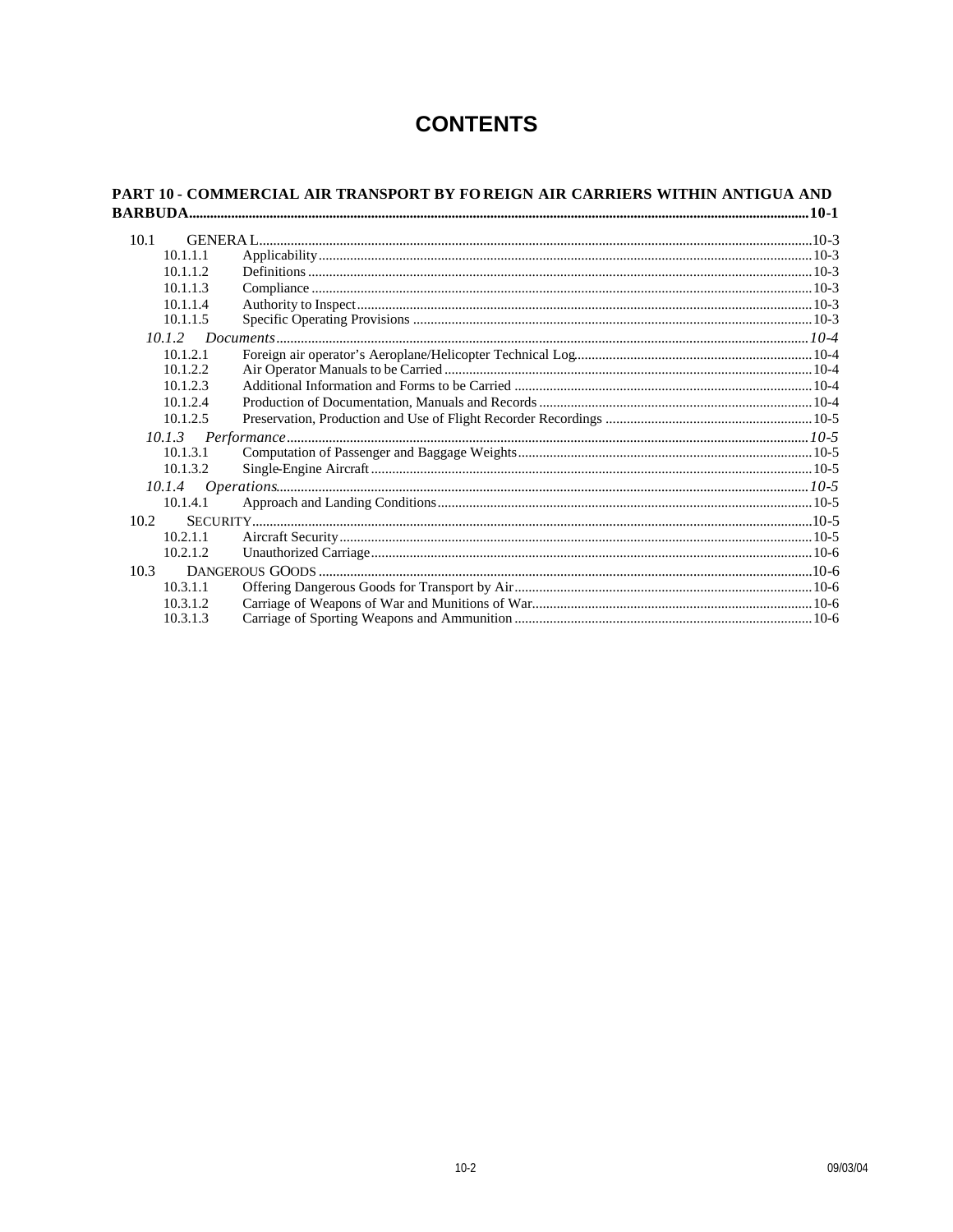# **10.1 GENERAL**

#### **10.1.1.1 APPLICABILITY**

This Part prescribes requirements applicable to the operation of any civil airc raft for the purpose of commercial air transportation operations by any air carrier whose Air Operator Certificate is issued and controlled by a civil aviation authority other than Antigua and Barbuda. This Part does not apply to aircraft when used by military, customs, and police services, which are not used for compensation or hire.

#### **10.1.1.2 DEFINITIONS**

- (a) For the purpose of this Part, the following definitions shall apply:
	- (1) **"Foreign air operator"** means any operator, not being an Antigua and Barbuda air operator, which undertakes, whether directly or indirectly or by lease or any other arrangement, to engage in commercial air transport operations within the borders or airspace of Antigua and Barbuda, whether on a scheduled or charter basis.
	- (2) **"Foreign Authority"** means the civil aviation authority that issues and oversees the Air Operator Certificate of the foreign operator.

## **10.1.1.3 COMPLIANCE**

- (a) A foreign air operator may not operate an aircraft in commercial air transportation operations contrary to the requirements of—
	- (1) This Part;
	- (2) applicable paragraphs of Parts 7 and 8; and
	- (3) standards contained in ICAO Annex 6, Parts I and III.
- (b) Part (a) applies also to any person who engages in an operation governed by this Part of these regulations without the appropriate certificate and operations specification or similar document required as part of the certification.

#### **10.1.1.4 AUTHORITY TO INSPECT**

A foreign air operator shall ensure that any person authorized by the Authority, will be permitted at any time, without prior notice, to board any aeroplane or helicopter operated for commercial air transportation to Antigua and Barbuda to inspect the documents and manuals required by 10.1.2.1 and 10.1.2.3.

#### **10.1.1.5 SPECIFIC OPERATING PROVISIONS**

- (a) The Authority will direct, by means of Specific Operating Provisions, which specific operations shall be authorized, prohibited, limited or subject to certain conditions, in the interest of public safety.
- (b) Each foreign air operator shall have Specific Operating Provisions that contain the following information—
	- (1) the reason for the issuance;
	- (2) applicability and duration;
	- (3) limitations to, or actions required by, the operator;
	- (4) enroute authorizations and limitations; and
	- (5) aerodrome authorizations.
- (c) Operations Specification are supplementary to the provisions of this Part.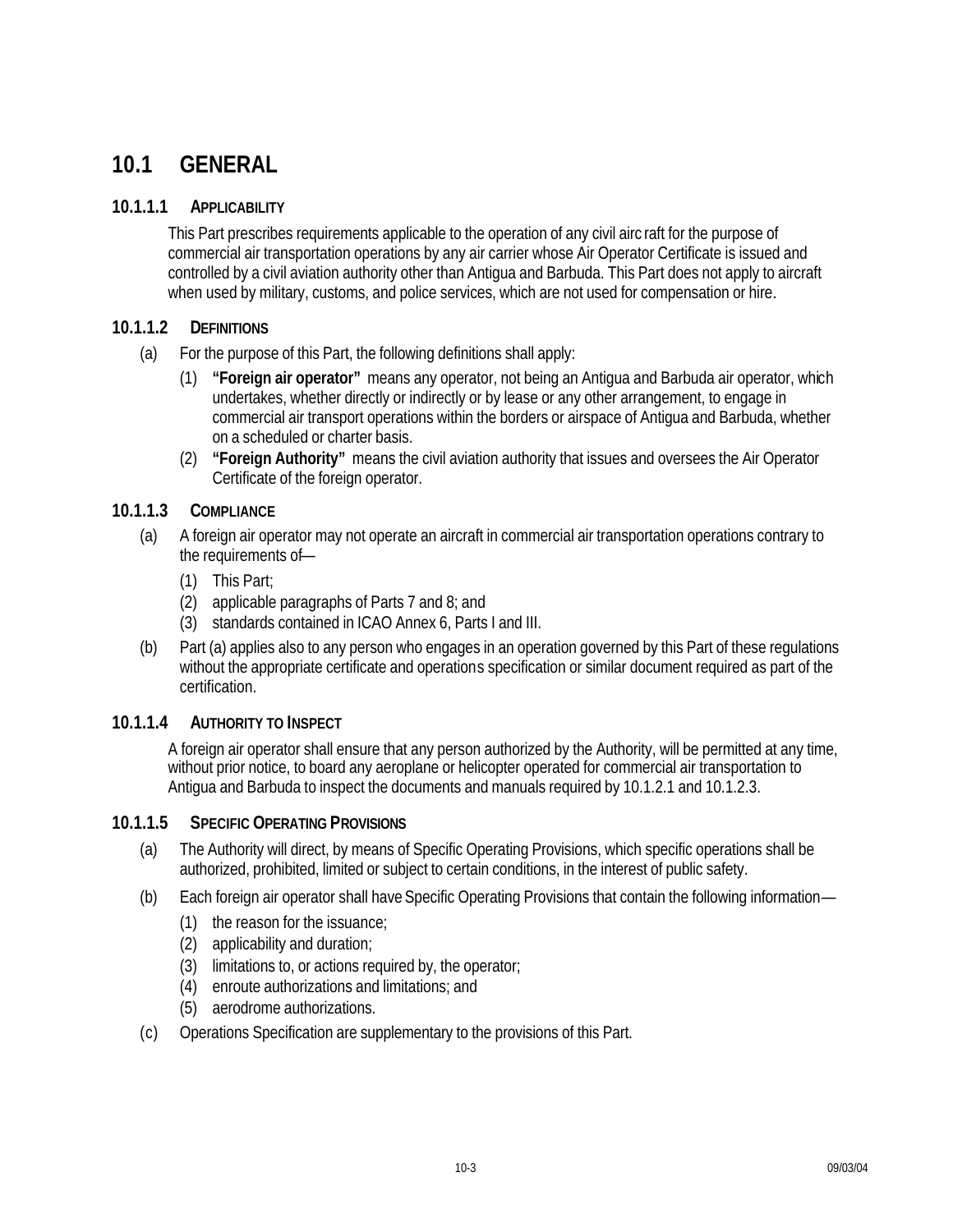## *10.1.2 Documents*

## **10.1.2.1 FOREIGN AIR OPERATOR'S AIRCRAFT TECHNICAL LOG**

- (a) A foreign air operator shall use an aircraft technical log system containing the following information for each aircraft—
	- (1) information about each flight necessary to ensure continued flight safety;
	- (2) the current aircraft certificate of release to service;
	- (3) the current maintenance statement giving the aircraft maintenance status of what scheduled and out of phase maintenance is next due, unless the Authority agrees to the maintenance statement being kept elsewhere;
	- (4) all outstanding deferred defects that affect the operation of the aircraft, and
	- (5) any necessary guidance instructions on maintenance support.

## **10.1.2.2 AIR OPERATOR MANUALS TO BE CARRIED**

- (a) A foreign air operator shall ensure that—
	- (1) the current parts of the Operations Manual relevant to the duties of the crew are carried on each flight;
	- (2) those parts of the Operations Manual which are required for the conduct of a flight are easily accessible to the crew on board the aircraft on each flight; and
	- (3) the current approved AFM, RFM, or AOM is carried on the aircraft on each flight.

## **10.1.2.3 ADDITIONAL INFORMATION AND FORMS TO BE CARRIED**

- (a) A foreign air operator shall ensure that, in addition to the documents and manuals prescribed in 10.1.2.1 and 10.1.2.2, the following information and forms, relevant to the type and area of operation, are carried on each flight—
	- (1) operational Flight Plan;
	- (2) aircraft Technical Log containing at least the information required in 10.1.2.1(a);
	- (3) appropriate NOTAM/AIS briefing documentation;
	- (4) appropriate meteorological information;
	- (5) mass and balance documentation;
	- (6) copy of applicable Specific Operating Provisions required under this Part;
	- (7) notification of special loads including any dangerous goods; and
	- (8) current maps and charts for the area of operation.
- (b) The Authority may authorize the information detailed in subparagraph (a) above, or parts thereof, to be presented in a form other than on printed paper provided the information is accessible for inspection.

## **10.1.2.4 PRODUCTION OF DOCUMENTATION, MANUALS AND RECORDS**

- (a) A foreign air operator shall—
	- (1) give any person authorized by the Authority access to any documents, manuals and records which are related to flight operations and maintenance; and
	- (2) produce all such documents, manuals and records, when requested to do so by the Authority, within a reasonable period of time.
- (b) The pilot in command shall, within a reasonable time of being requested to do so by a person authorized by the Authority, produce to that person the documentation, manuals and records required to be carried on board.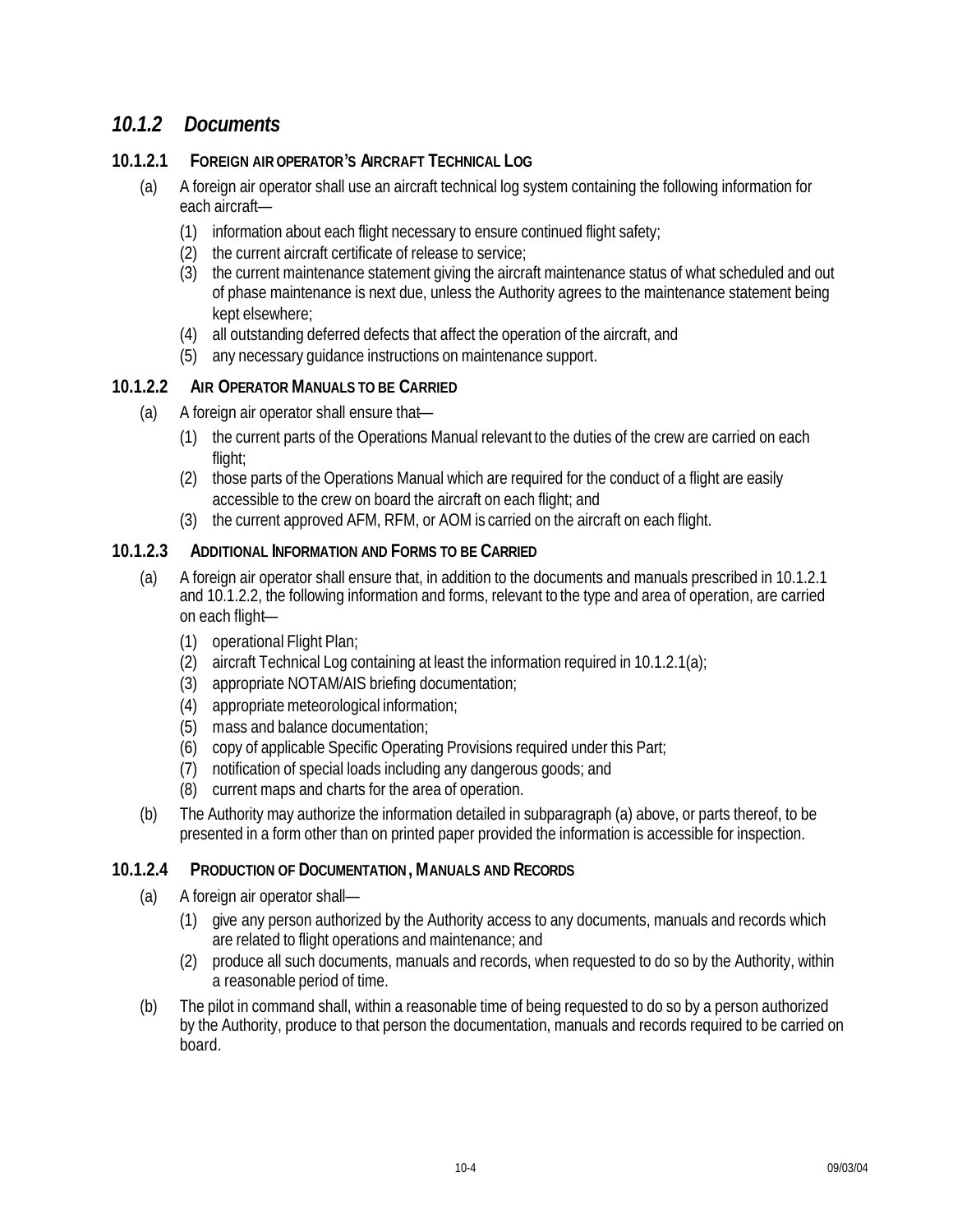## **10.1.2.5 PRESERVATION, PRODUCTION AND USE OF FLIGHT RECORDER RECORDINGS**

Following an accident, incident, or when the Authority so directs, the operator of an aeroplane or helicopter on which a fight recorder is carried shall preserve the original recorded data for a period of 60 days unless otherwise directed by the investigating authority.

## *10.1.3 Performance*

#### **10.1.3.1 COMPUTATION OF PASSENGER AND BAGGAGE WEIGHTS**

- (a) A foreign air operator shall compute the mass of passengers and checked baggage using—
	- (1) The actual weighed mass of each person and the actual weighed mass of baggage; or
	- (2) The standard mass values specified by the foreign Authority.
- (b) The Authority may require a foreign air operator to produce evidence validating any standard mass values used.

#### **10.1.3.2 SINGLE-ENGINE AIRCRAFT**

- (a) A foreign air operator shall not operate a single-engine piston aircraft for the purpose of commercial air transportation operations;
- (b) A foreign air operator shall only operate a single-engine turbine aircraft in conditions of weather and light, and over such routes and diversions that permit a safe forced landing to be executed in the event of engine failure

## *10.1.4 Operations*

#### **10.1.4.1 APPROACH AND LANDING CONDITIONS**

- (a) Before initiating an approach to land, the pilot in command must determine that, according to the information available—
	- (1) weather at the aerodrome and the conditions of the runway are safe for the approach and landing; and
	- (2) in the case of missed approach, being able to meet the performance requirements contained in the Operations Manual.

## **10.2 SECURITY**

#### **10.2.1.1 AIRCRAFT SECURITY**

- (a) A foreign air operator shall—
	- (1) ensure that all appropriate personnel are familiar, and comply, with the relevant requirements of the national security programs of the State of the operator;
	- (2) establish, maintain and conduct approved training programs which enable the operator's personnel to take appropriate action to prevent acts of unlawful interference such as sabotage or unlawful seizure of aircraft and to minimize the consequences of such events should they occur;
	- (3) following an act of unlawful interference on board an aircraft the commander or, in his absence the operator, shall submit, without delay, a report of such an act to the Authority and the Authority in the State of the operator;
	- (4) ensure that all aircraft carry a checklist of the procedures to be followed for that type in searching for concealed weapons, explosives or other dangerous devices; and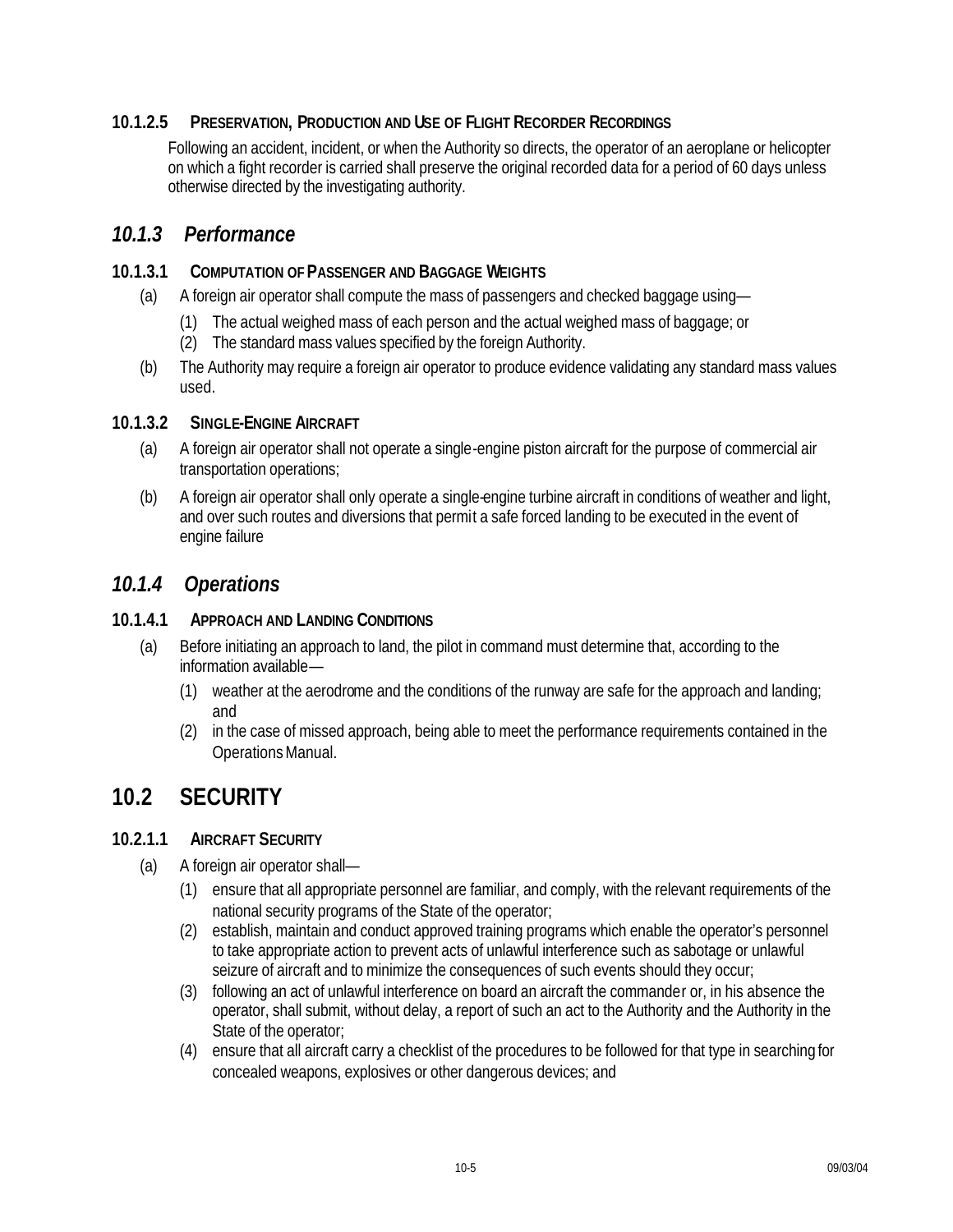(5) if installed, the flight crew compartment door on all aircraft operated for the purpose of carrying passengers shall be capable of being locked from within the compartment in order to prevent unauthorized access.

#### **10.2.1.2 UNAUTHORIZED CARRIAGE**

A foreign air operator shall take measures to ensure that no persons conceal themselves or cargo on board an aircraft.

## **10.3 DANGEROUS GOODS**

#### **10.3.1.1 OFFERING DANGEROUS GOODS FOR TRANSPORT BY AIR**

- (a) A foreign air operator may accept dangerous goods for transport by air in Antigua and Barbuda only if the foreign air operator—
	- (1) has been authorized to do so by the foreign Authority; and
	- (2) has conducted the required personnel training.
- (b) The foreign air operator shall properly classify, document, certify, describe, package, mark, label and put in a fit condition for transport, dangerous goods as required by the operator's dangerous goods program as approved by the foreign Authority.
- (c) The foreign air operator shall state in the Specific Operating Provisions required in 10.1.1.5 whether or not that operator has been authorised to accept dangerous goods by the foreign Authority.
- (d) Where the foreign operator has been granted authority to accept dangerous goods, and has an approved dangerous goods program authorised by the foreign Authority, the foreign operator shall submit a copy of its dangerous goods program to the Authority.

## **10.3.1.2 CARRIAGE OF WEAPONS OF WAR AND MUNITIONS OF WAR**

- (a) A foreign air operator conducting commercial air transportation operations to Antigua and Barbuda shall:
	- (1) not transport weapons of war and munitions of war by air unless an approval to do so has been granted by all States concerned.
	- (2) ensure that weapons of war and munitions of war are:
		- (i) stowed in the aircraft in a place which is inaccessible to passengers during flight; and
		- (ii) iIn the case of firearms, unloaded, unless, before the commencement of the flight, an approval has been granted by all States concerned that such weapons of war and munitions of war may be carried in circumstances that differ in part or in total from those indicated in this subparagraph.
	- (3) ensure that the pilot in command is notified before the flight begins of the details and location on board the aeroplane or helicopter of any weapons of war and munitions of war that are intended to be carried.

## **10.3.1.3 CARRIAGE OF SPORTING WEAPONS AND AMMUNITION**

- (a) A foreign air operator conducting commercial air transportation operations to Antigua and Barbuda shall take all measures necessary to ensure that any sporting weapons intended to be carried by air are reported.
- (b) A foreign air operator accepting the carriage of sporting weapons shall ensure that they are—
	- (1) stowed in the aircraft in a place which is inaccessible to passengers during flight unless the Authority has determined that compliance is impracticable and has approved other procedures, and
	- (2) in the case of firearms or other weapons that can contain ammunition, unloaded.